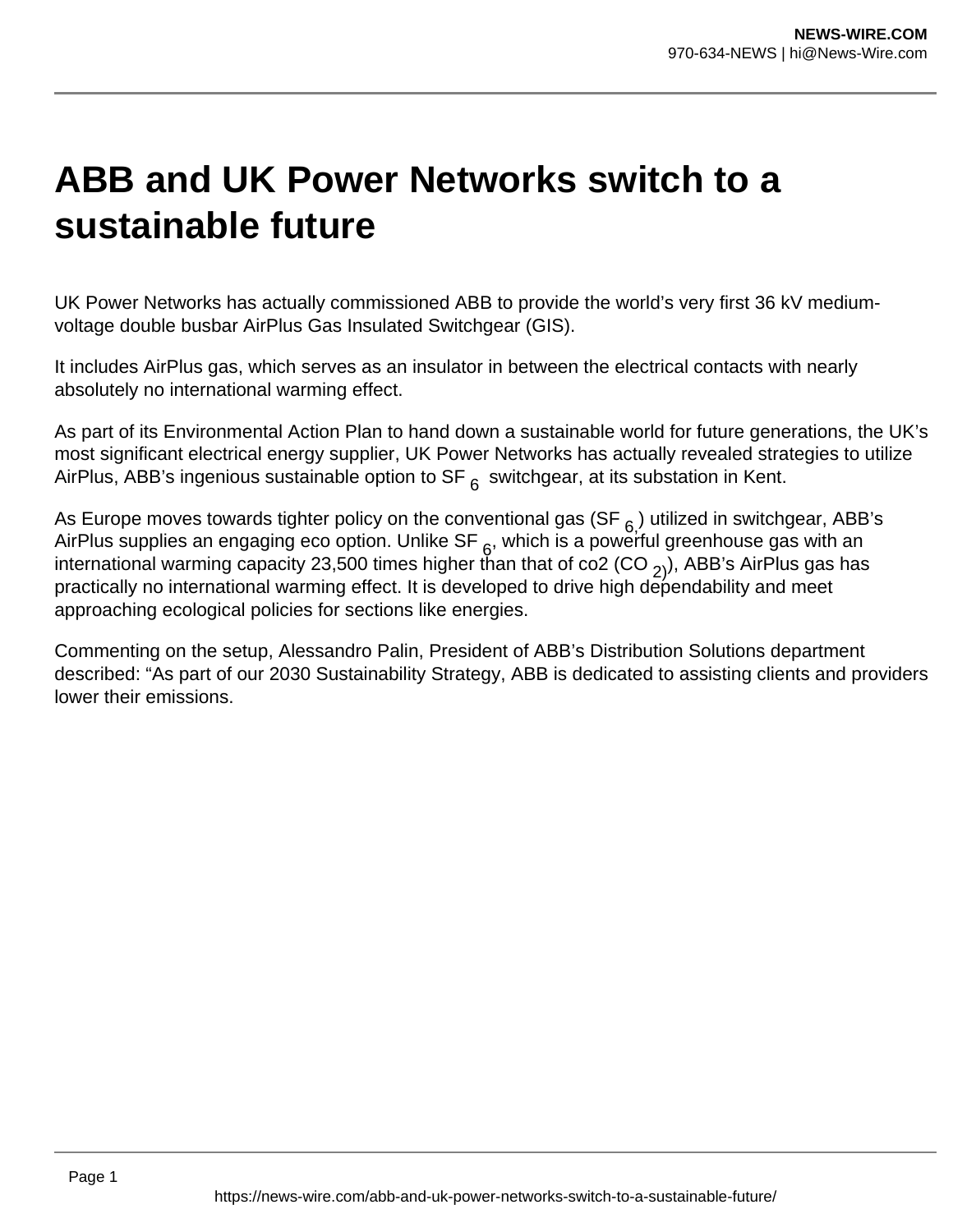

" AirPlus is an essential part of this method, and we are happy to collaborate with energies such as UK Power Networks to make the switch to eco options, that not just supply reputable power however will likewise secure our world. A leader in this field, ABB has actually set up countless SF  $_{6}$ -totally free services worldwide. Moving from SF  $6 \text{ to an SF}$  complimentary portfolio is an essential turning point towards making it possible for a low carbon society."

Transitioning to AirPlus will assist UK Power Networks to accomplish its sustainability targets, as it provides the exact same footprint and comparable efficiency as an SF  $_6$  switchgear and runs at lower-tank pressures. The greater the voltages, the greater the pressure in the switchgear, however thanks to AirPlus, ABB's switchgear can deal with the pressure, having a safe low-pressure style with comparable dielectric insulation advantages and footprint as an SF  $<sub>6</sub>$  switchgear.</sub>

The double busbar style offers the fringe benefit of dependability by lowering the threat of unexpected down-time and using more versatility in sharing the power load.

In addition to improving the partnership with UK Power Networks, this agreement validates the approval of AirPlus innovation as a dependable option to SF  $_6$  for energies in the UK. A total switchgear option will be provided to the business's substation in Dartford, Kent, prior to completion of 2021.

Barry Hatton, Director of Asset Management at UK Power Networks, stated: "We have clear objectives to minimize the ecological effect of our operations and assist make it possible for the nation's shift to net absolutely no carbon emissions, while keeping reputable electrical energy materials for more than 8 million houses and services. Our brand-new AirPlus switchgear supports our method and shipment of our Environmental Action Plan."